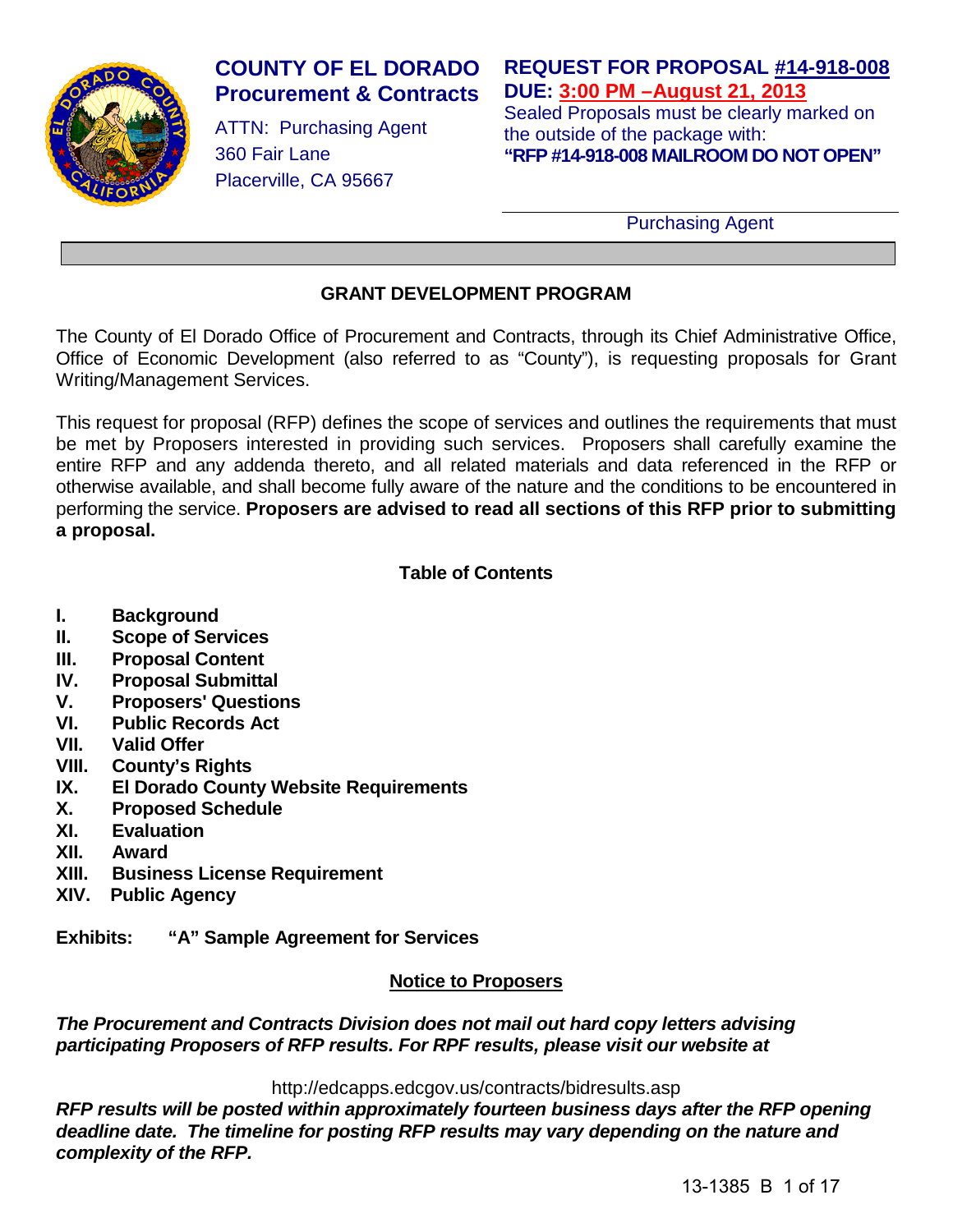- **I. Background:** El Dorado County is located in Northern California and is bordered by Sacramento, Placer, Amador and Alpine counties in California, and Douglas County, Nevada. The two incorporated Cities in El Dorado County are Placerville and South Lake Tahoe. In the 2010 census, El Dorado County's population was determined to be 181,101. El Dorado County's population is projected to reach 243,000 by 2025, an increase of over 60,000 new residents.
- **II. Scope of Services:** The successful Proposer will be required to enter into an agreement for services with the County substantially similar in form to that attached hereto as Exhibit "A," marked "Sample Agreement for Services." Any reference in this Request for Proposal to specific terms of the agreement are for illustrative purposes only and shall not limit the scope of the obligations to be assumed by the successful Proposer under the agreement. In the event of any conflict between a provision of this Request for Proposal and the provisions of the agreement attached as Exhibit "A," the terms of the agreement shall govern. The Services to be provided shall include, but not be limited to, the following:
	- Funding Needs Analysis—Work with designated staff to review priorities and needs assessment to determine long and short term plans for securing funding.
	- Grant Research—Actively conduct research to identify grant opportunities including, but not limited to federal, state, foundation, agencies and organizations that support funding needs and priorities in the following general areas by way of illustration but not limitation:
		- a) History, Arts and Culture
		- b) Public Facilities and Maintenance
		- c) Economic Development
		- d) Community Planning, Identification and Design
		- e) Transportation Infrastructure and Planning
		- f) Public Health/Mental Health
		- g) Social Services
		- h) Law Enforcement
		- i) Technology Development
		- j) Other related areas of county, city, or special district services
	- Grant Proposal Development—perform professional grant writing services including the preparation of grant proposals, production and submittal of applications to funding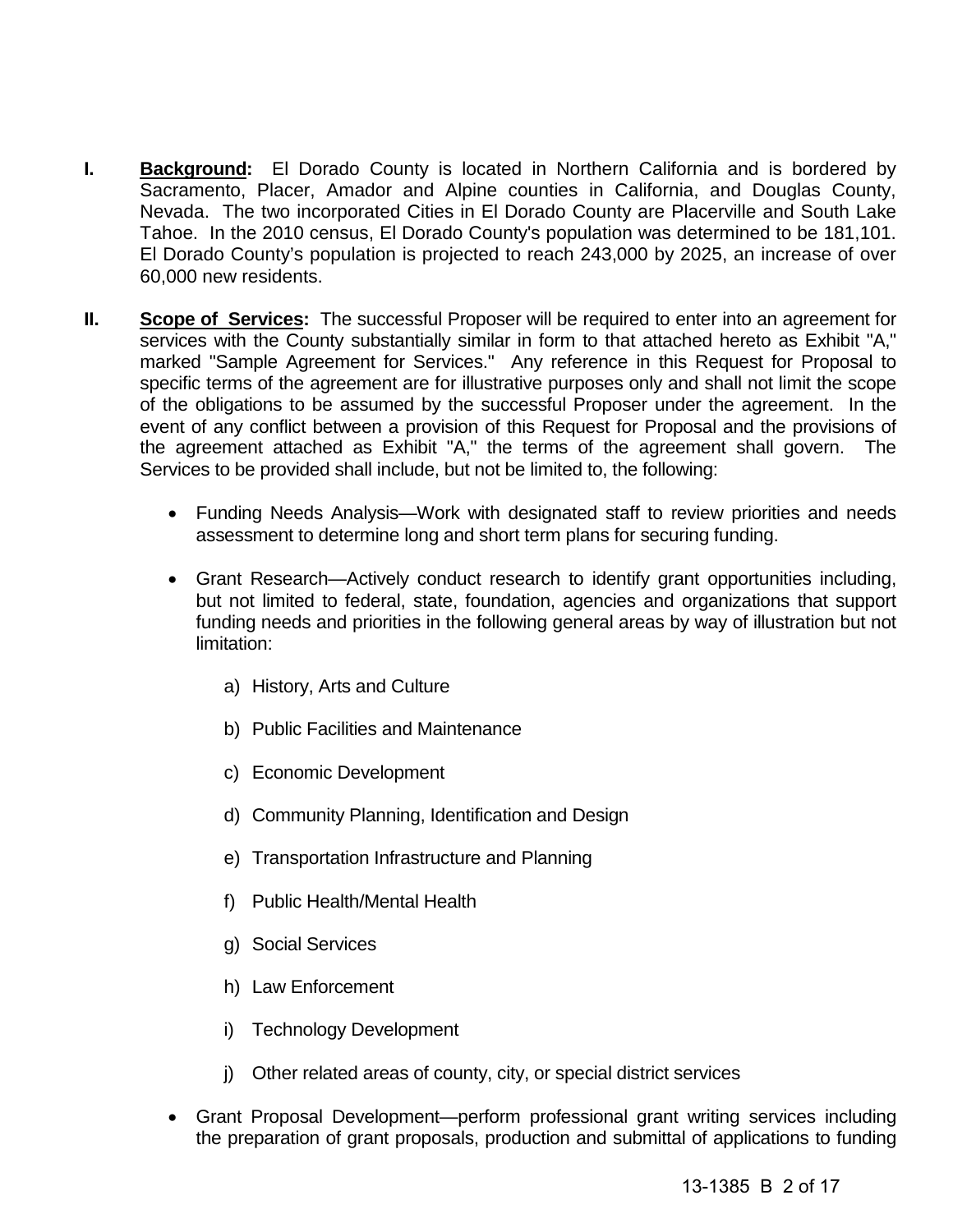sources. Obtain written approval for all grant applications in advance of submittal. A copy of each grant application package submitted for funding, in its entirety, is to be provided to the County.

- Grant Administration—Ensure grant compliance with applicable rules and regulations, and fulfill all grant reporting requirements.
- Report to County Administration and Board of Supervisors as necessary.
- Monthly reports—Provide monthly reports of all grant application activity.
- On a regular basis, provide summaries of potential funding opportunities.
- Training—Train and assist designated staff in preparing comprehensive grant proposals.
- Provide access to grant finding website such as eCivis or EfficientGov.

The successful Proposer will be required to enter into an agreement for services with the County, substantially similar in form to that attached hereto as Exhibit "A," marked "Sample Agreement for Services." Any reference in this Request for Proposal to specific terms of the agreement are for illustrative purposes only and shall not limit the scope of the obligations to be assumed by the successful Proposer under the agreement. In the event of any conflict between a provision of this Request for Proposal and the provisions of the agreement attached as Exhibit "A," the terms of the agreement shall govern. The final scope of services and project plan will be negotiated with the successful proposer based on proposer's response to this RFP.

- **III.** Proposal Content: Proposal responses must adhere to the requirements set forth in this section, both for content and sequence. Failure to adhere to these requirements or the inclusion of conditions, limitations or misrepresentations may be cause for rejection of the submittal. Use 8-1/2 x 11 sheets (foldouts are acceptable for charts, etc.) and font size large enough to be easily legible, but not smaller than 10 point. The proposal shall be concise and shall include all elements listed below. The original proposal and each subsequent copy must be submitted on paper, properly bound, appropriately tabbed and labeled in the following order:
	- A. Signed cover letter with an original signature of a company representative authorized to bind the company in execution of an agreement with the County.
	- B. Name, address, and brief history of the firm
	- C. Description of how the firm proposes to perform the project as defined in the Scope of Work (Section II). Description should demonstrate the firm's innovative or unique approaches and methodologies to accomplishing the goals and objectives as described. Provide a projected time frame for the project demonstrating the necessary resources to complete the work in a timely manner. Proposals may be submitted for any or all of the components listed in Section II.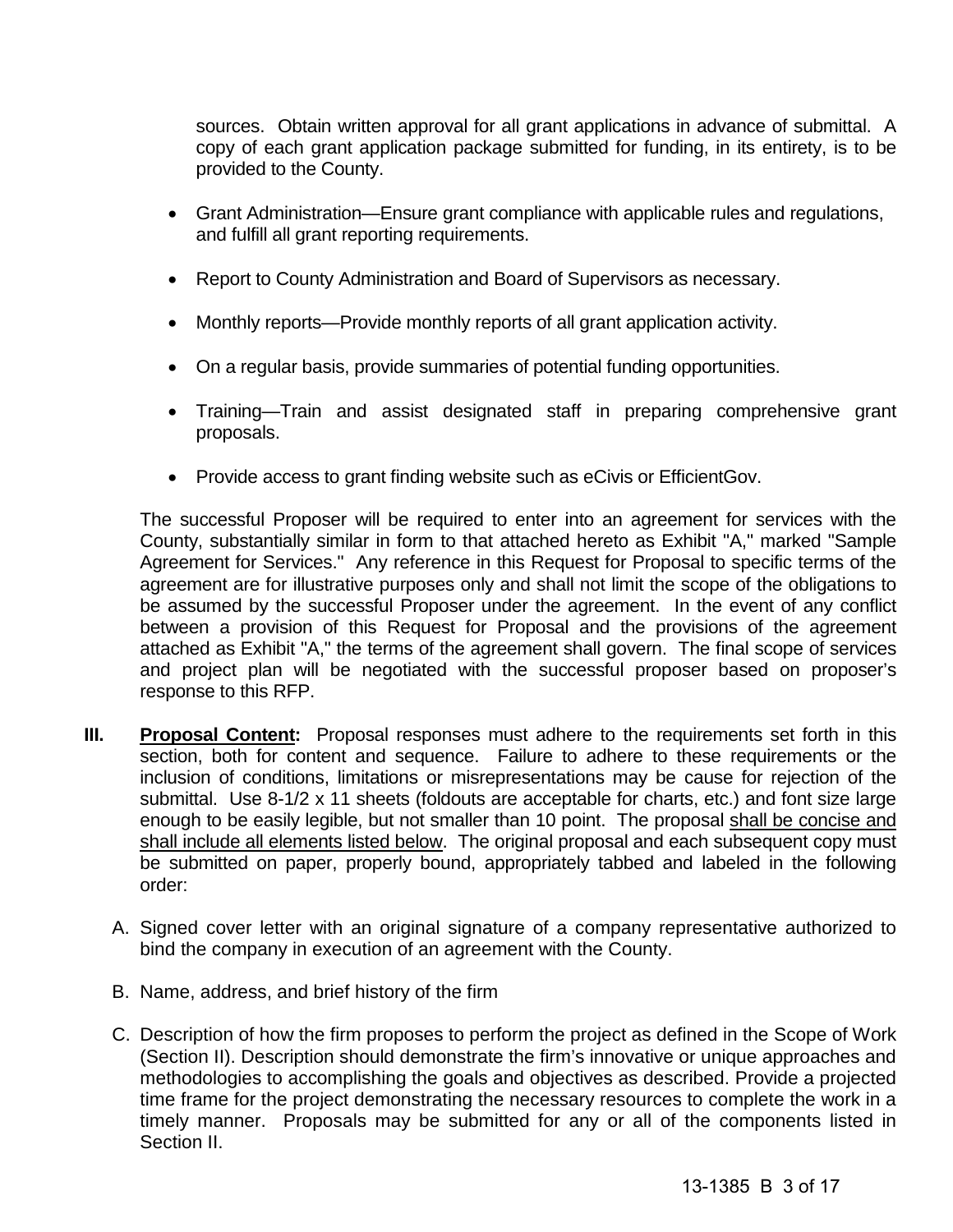- D. Description of the Consultant's qualifications and experience providing similar services in the last three (3) years. Include a list of specifically related projects including services provided, project description, total budget, duration of project, and owner and/or contact person.
- E. Resumes of key personnel to be assigned to the project. Identification of services which would be completed by the firm's staff and those services provided by sub-contractors.
- F. Proposed fee schedule for each component.
- G. References of at least three (3) major accounts for similar work performed for other public or private entities.
- H. Statement of the consultant's ability to comply with the County's contract requirements, including certificates of insurance, as identified in Exhibit "A".
- I. Any additional information applicable to this request.
- **IV. Proposal Submittal:** Proposers must submit one (1) original and six (6) copies of their proposal, along with any addenda, in a sealed envelope or container, clearly marked **"RFP #14-918-008 MAILROOM DO NOT OPEN"**, **no later than 3:00 PM – August 21, 2013**, to:

County of El Dorado Procurement and Contracts 360 Fair Lane Placerville, CA 95667

A Proposer may withdraw its final proposal at any time **prior** to the opening deadline date and time by submitting a written request for its withdrawal to the County Purchasing Agent, signed by an authorized agent of the firm. Proposers may thereafter submit a new or modified proposal **prior** to the opening deadline date and time. Modifications offered in any manner, oral or written, will not be considered.

Proposers submitting less than the required number of copies of their proposal will be rejected and considered "non-responsive." Proposals received beyond the deadline will not be considered, and will be returned unopened.

It is the responsibility of the Proposer to assure that the proposal is received in the Procurement & Contracts Division prior to the proposal opening deadline date and time. Proposals received beyond the proposal opening deadline will not be accepted and will be returned unopened. The time stamp clock located in the office of the Procurement and Contracts Division will serve as the official time clock.

# **For questions regarding the Request for Proposal process, contact Sue Hennike, at (530) 621-5577.**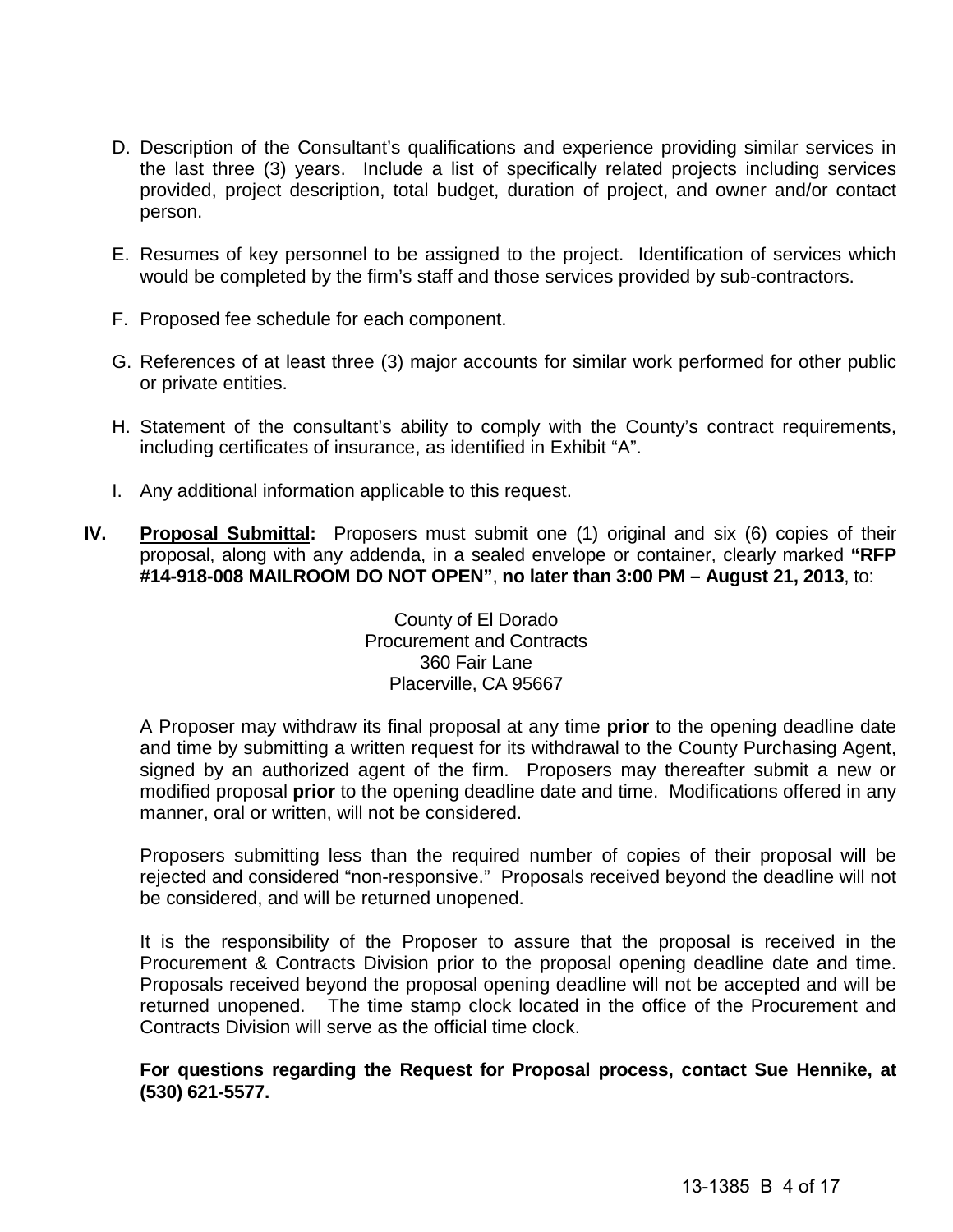**V. Proposers' Questions:** Questions regarding this RFP must be submitted in writing to the Procurement and Contracts Office and must be received no later than **5:00 PM – on July 31, 2013** All envelopes or containers must be clearly labeled **"RFP #14-918-008, QUESTION"** for convenience purposes. Envelopes or containers not clearly labeled may be overlooked and not responded to. Questions will **not** be accepted by telephone, facsimile (fax), electronically, or orally. The County reserves the right to decline a response to any question if, in the County's assessment, the information cannot be obtained and shared with all potential organizations in a timely manner. A summary of the questions submitted, including responses deemed relevant and appropriate by the County, will be posted on the Procurement and Contracts website on or about **August 7, 2013.**

All inquiries shall be submitted by U.S. mail to:

Procurement and Contracts 360 Fair Lane Placerville, California 95667 RFP #14-918-008 Question

**Proposers are cautioned that they are not to rely upon any oral statements that they may have obtained. Proposers shall direct all inquiries to the County Purchasing Agent and shall not contact the requesting department directly regarding any matter related to this Request for Proposal.**

- **VI. Public Records Act:** All proposals shall become public information at the conclusion of the selection process, with the exception of those portions of a proposal that are identified at the time of submittal by the Proposer as trade secrets and/or which are deemed by the County as not being public documents that must disclosed under the Public Records Act, or other appropriate statutes and regulations. Pricing and service elements of the successful proposal will not be considered proprietary information. Proprietary information shall be submitted in a separate sealed envelope clearly labeled as proprietary with the RFP number on the outside of the envelope. All materials submitted in response to this Request for Proposal shall become the property of the County and will not be returned.
- **VII. Valid Offer:** Proposals shall remain valid for 120 days from the due date. The County reserves the right to negotiate with the successful Proposer any additional terms or conditions not contained in their proposal which are in the best interest of the County or to otherwise revise the scope of this RFP.

This RFP does not constitute a contract nor an offer of employment. The cost of preparation of proposals shall be the obligation of the Proposer. All proposals, whether accepted or rejected, shall become the property of the County and will not be returned. Unnecessarily elaborate responses, enclosures and specialized binding are not desired, and may be construed as an indication of Proposer's lack of cost consciousness.

- **VIII. County's Rights:** The County reserves the right to:
	- 1. Request clarification of any submitted information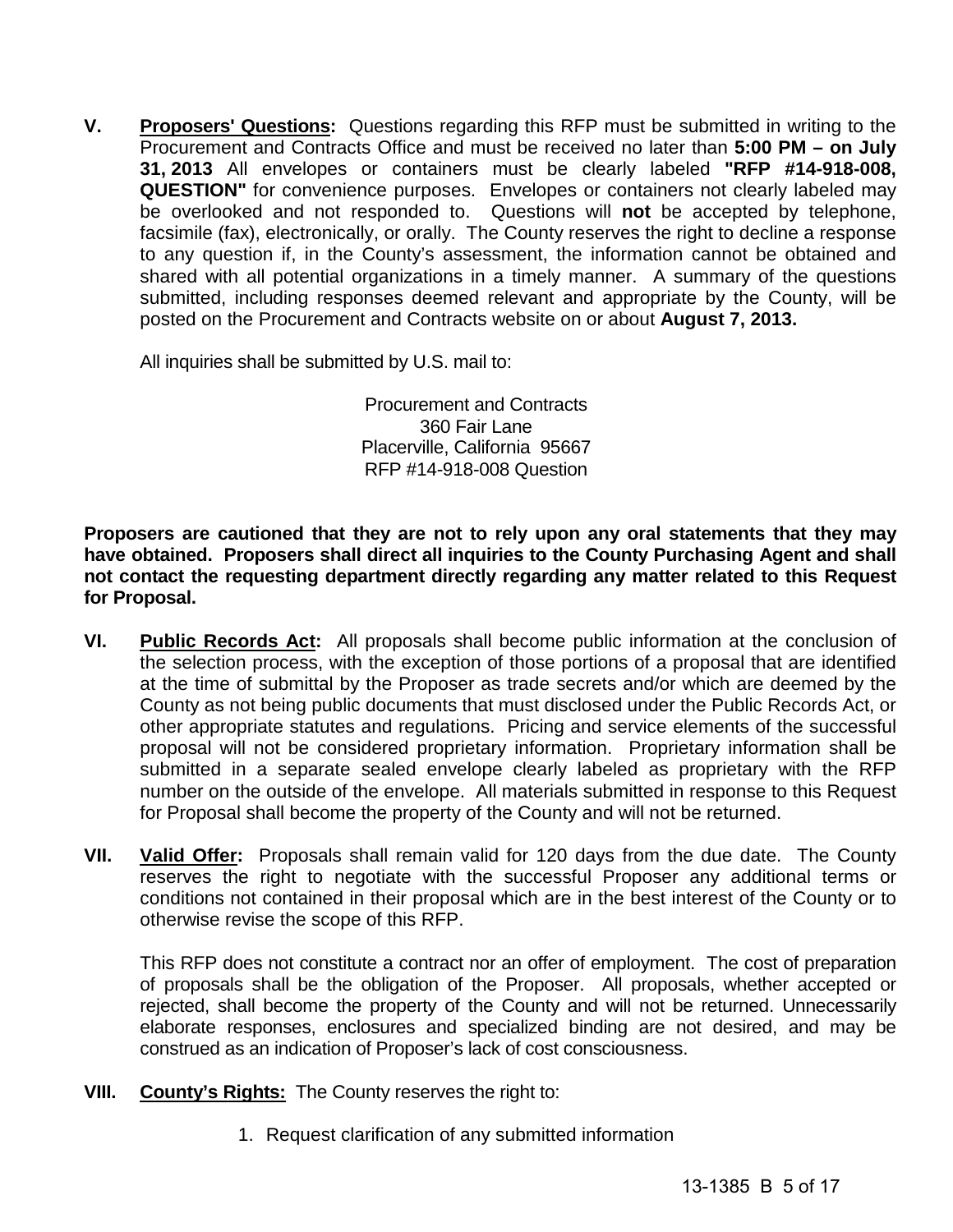- 2. Waive any informalities or irregularities in any qualification statement
- 3. Not enter into any agreement
- 4. Not select any consultant
- 5. Cancel this process at any time
- 6. Amend this process at any time
- 7. To award more than one contract if it is in the best interest of the County
- 8. Interview consultants prior to award
- 9. To request additional information during an interview
- **IX. El Dorado County Web Site Requirements:** It is the bidder's responsibility to monitor the County's website for possible addenda to this bid to inform him/herself of the most current specifications, terms, and conditions, and to submit his/her bid in accordance with the original bid requirements and all addenda. All available bids and related addenda can be found at:

## <http://edcapps.edcgov.us/contracts/invite.asp>

Failure of bidder to obtain this information shall not relieve him/her of the requirements contained therein. Those bidders not acknowledging and returning Addenda as required will not be considered and will be rejected as "non-responsive."

**X. Proposed Schedule:** The following is a proposed time schedule for the project. The dates and times stated below are for illustrative purposes only and subject to change without notice.

| Activity                         | Approximate Date     |
|----------------------------------|----------------------|
| Release of RFP                   | July 17, 2013        |
| <b>Questions Due</b>             | July 31, 2013        |
| <b>Answers Posted</b>            | August 7, 2013       |
| Proposals Due                    | August 21, 2013      |
| <b>Tentative Interview Dates</b> | September 9-13, 2013 |
| <b>Anticipated Award Date</b>    | September 2013       |

- **XI. Evaluation:** El Dorado County will evaluate proposals using a relative ranking process, based on the following criteria:
	- Capability and capacity of firm to perform Scope of Work
	- Approach and Methodology to completing Scope of Work
	- Proposed schedule for completion
	- Experience of personnel assigned to project
	- Client references

Each proposal will be evaluated objectively on the criteria above and ranked in relation to the other proposals received. If a selection cannot be made on the basis of the proposals submitted, the most qualified consultants may be contacted for additional information and, if warranted, personal interviews.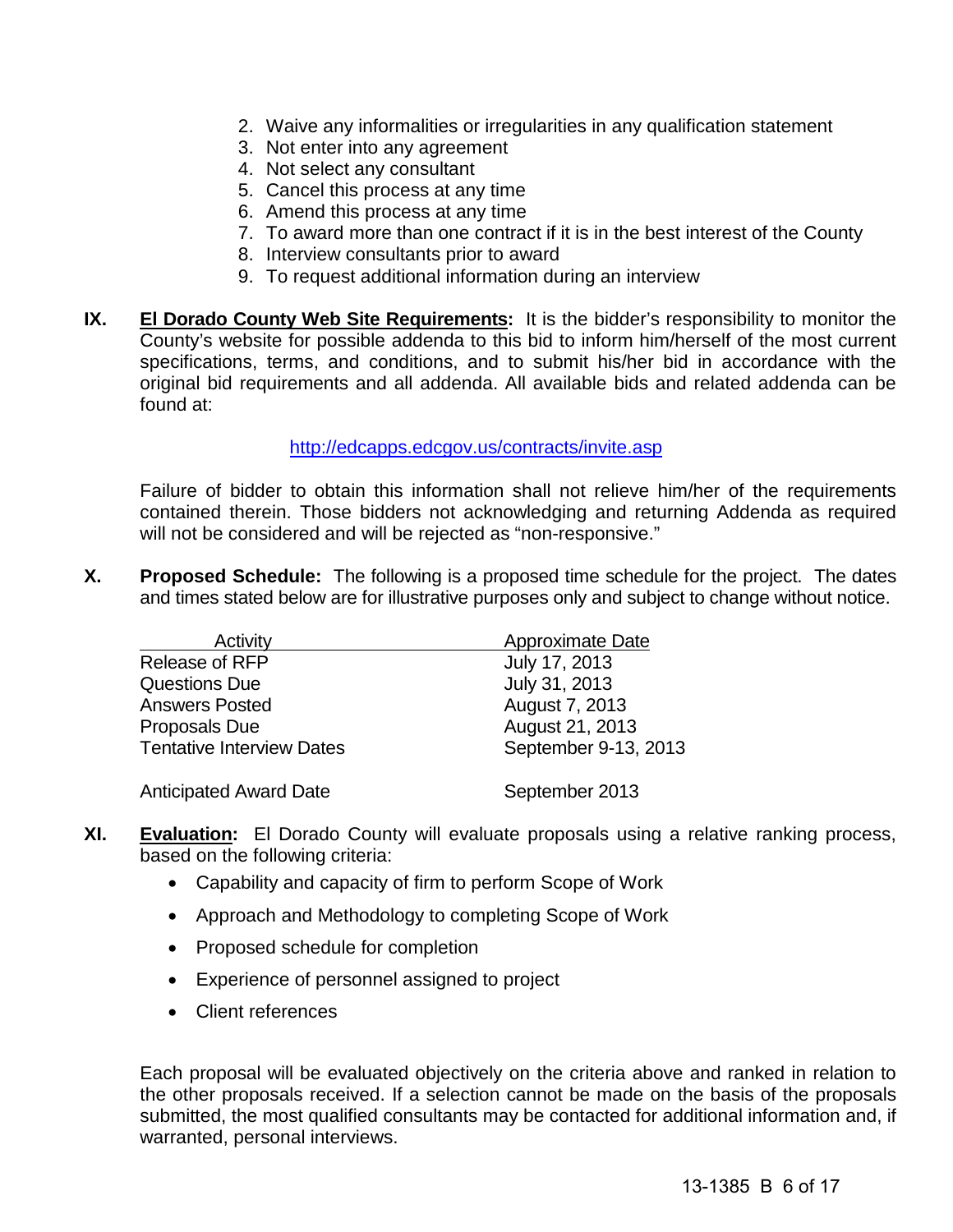A consultant screening committee and/or consultant selection committee will be appointed by the County to evaluate the proposal responses and make recommendations to the Board of Supervisors for selection and approval for an agreement of services.

**Failure to comply with any of the requirements contained herein may result in disqualification. It is the responsibility of all Proposers to read ALL sections of this RFP prior to submitting a response.**

**XII. Award:** Award shall be recommended to the Proposer whose proposal best meets the needs of the County. The County reserves the right to reject any or all proposals, and to solicit additional proposals if deemed in the best interest of the County to do so. The decision of the County Board of Supervisors shall be final in making such determination.

The successful Proposer will receive written notification of the award, along with instructions for finalizing the agreement documents. Receipt of the fully executed agreement will serve as Proposer's notice to proceed with services.

**XIII. Business License Requirement:** It is unlawful for any person to furnish supplies or services, or transact any kind of business in the unincorporated territory of El Dorado County without possessing a County business license unless exempt under County Code Section 5.08.070. Contact the Tax Collector's Office at 360 Fair Lane, Placerville, CA 95667, or phone (530) 621-5800, for further information. El Dorado County is an equal opportunity employer (EOE). Minorities, females, and handicapped are encouraged to participate (M/F/H).

It is not a requirement to possess a County business license at the time of proposal submittal. Successful Proposers may be required to possess a County business license to award contract.

The County of El Dorado is an equal opportunity employer (EOE). Minorities, Females and Handicapped are encouraged to participate.

**XIV. Public Agency:** It is intended that other public agencies (i.e., city, special district, public authority, public agency and other political subdivisions of the State of California) shall have the option to participate in any agreement created as a result of this Request for Proposal to Bid with the same terms and conditions specified there in, including pricing. The County shall incur no financial responsibility in connection with any agreement from another public agency. The public agency shall accept sole responsibility for contracting for services and making payment to the vendor.

*Your participation in the RFP process is important to El Dorado County!*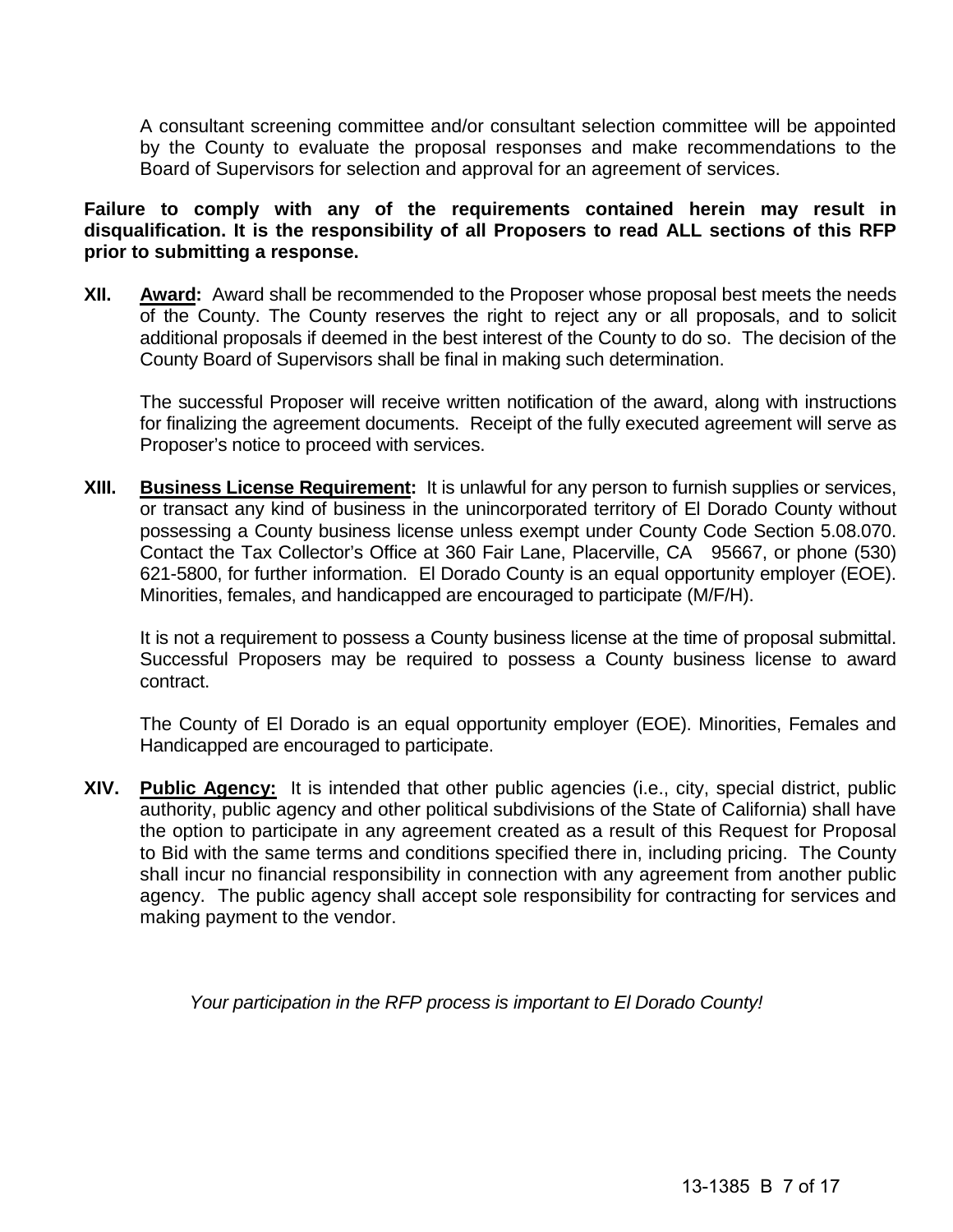# **STATEMENT OF NO RESPONSE**

If Vendor is not submitting a response to this BID, RFP, RFI, RFQ, etc, please complete and return this form to: El Dorado County Procurement and Contracts, 330 Fair Lane, Placerville, CA 95667, or fax to (530) 295-2537. Failure to respond to a BID, RFP, RFI, RFQ, etc, or submit a 'Statement of No Response' three (3) times in succession will result in removal from the County's bidders list.

# *Board of Supervisors Procurement Policy C17, Section 8.2:*

*Removal of a vendor from the bidders list may be for:*

- *(a) Failure to respond to more than three (3) consecutive formal invitations to bid; or*
- *(b) Failure to respond responsibly to more than three (3) notices to bid; or*
- *(c) Failure to perform after an award of a bid; or*
- *(d) Other reasons that show the bidder to be a non-responsive or non-responsible bidder.*

*The Purchasing Agent must review and approve the removal of a vendor from the bidders list. The Purchasing Agent shall notify the vendor in writing that said vendor has been removed from the bidders list. Vendors removed from the bidders list shall have an opportunity to request reinstatement at any time, and may submit a bid notwithstanding if they have been removed from the list. The request for reinstatement must be submitted to the Purchasing Agent on such forms as provided by the Purchasing Agent*

| The above has declined to submit a bid response for the following reason(s) (please check all that<br>apply): |  |
|---------------------------------------------------------------------------------------------------------------|--|
| We do not offer this commodity and/or service or an equivalent.                                               |  |
| Insufficient time to respond to the RFP.                                                                      |  |
| Our schedule would not permit us to perform.                                                                  |  |
| Remarks:                                                                                                      |  |
|                                                                                                               |  |

\_\_\_\_\_\_\_\_\_\_\_\_\_\_\_\_\_\_\_\_\_\_\_\_\_\_\_\_\_\_\_\_\_\_\_\_\_\_\_\_\_\_\_\_\_\_\_\_\_\_\_\_\_\_\_\_\_\_\_\_\_\_\_\_\_\_\_\_\_\_\_\_\_\_\_\_\_\_\_\_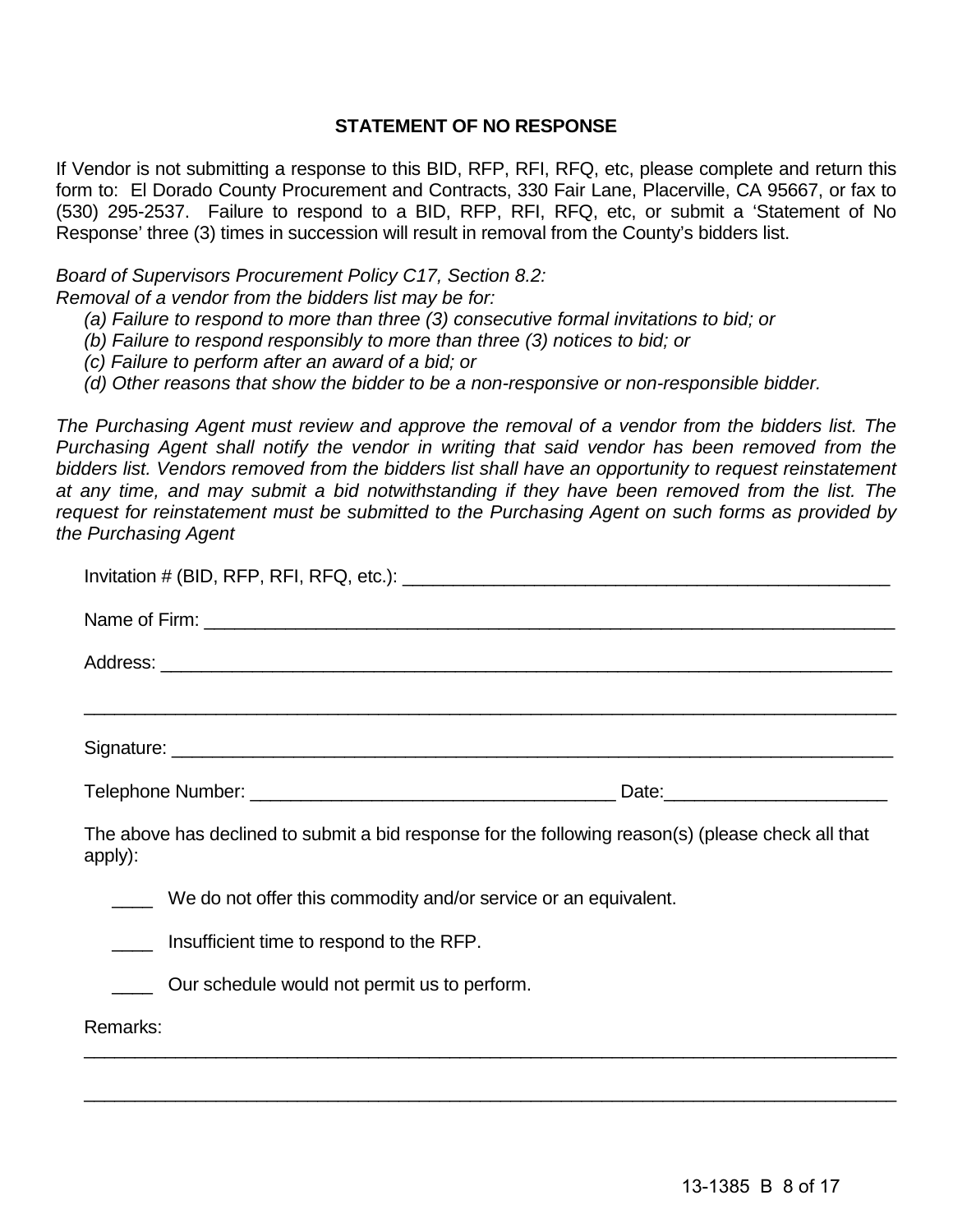# **Exhibit "A"**

# **SAMPLE ONLY**

# AGREEMENT FOR SERVICES #\_\_\_\_-\_\_\_\_\_\_\_\_

**THIS AGREEMENT** made and entered by and between the County of El Dorado, a political subdivision of the State of California (hereinafter referred to as "County") and \_\_\_\_\_\_\_\_\_\_\_\_\_\_\_\_\_, a \_\_\_\_\_\_\_\_\_\_\_\_\_\_, duly qualified to conduct business in the State of California, whose principal place of business is \_\_\_\_\_\_\_\_\_\_\_\_\_\_\_\_\_\_\_\_\_\_\_\_\_\_\_\_\_\_\_\_\_\_\_\_, and whose Agent for Service of Process is *Company name, physical address,* (hereinafter referred to as "Consultant");

# **RECITALS**

**WHEREAS**, County has determined that it is necessary to obtain a Consultant to provide \_\_\_\_\_\_\_\_\_\_\_\_\_\_\_\_\_\_\_\_\_\_\_\_\_\_\_\_\_\_\_\_\_\_\_\_\_\_\_\_\_\_\_\_\_\_\_\_\_\_\_\_\_\_\_\_\_\_\_\_\_\_\_\_; and

**WHEREAS**, Consultant has represented to County that it is specially trained, experienced, expert and competent to perform the special services required hereunder and County has determined to rely upon such representations; and

**WHEREAS**, it is the intent of the parties hereto that such services be in conformity with all applicable federal, state and local laws; and

**WHEREAS**, County has determined that the provision of these services provided by Consultant is in the public's best interest, and that these services are more economically and feasibly performed by outside independent Consultants as well as authorized by El Dorado County Charter, Section 210 (b) (6) and/or Government Code 31000;

**NOW, THEREFORE**, County and Consultant mutually agree as follows: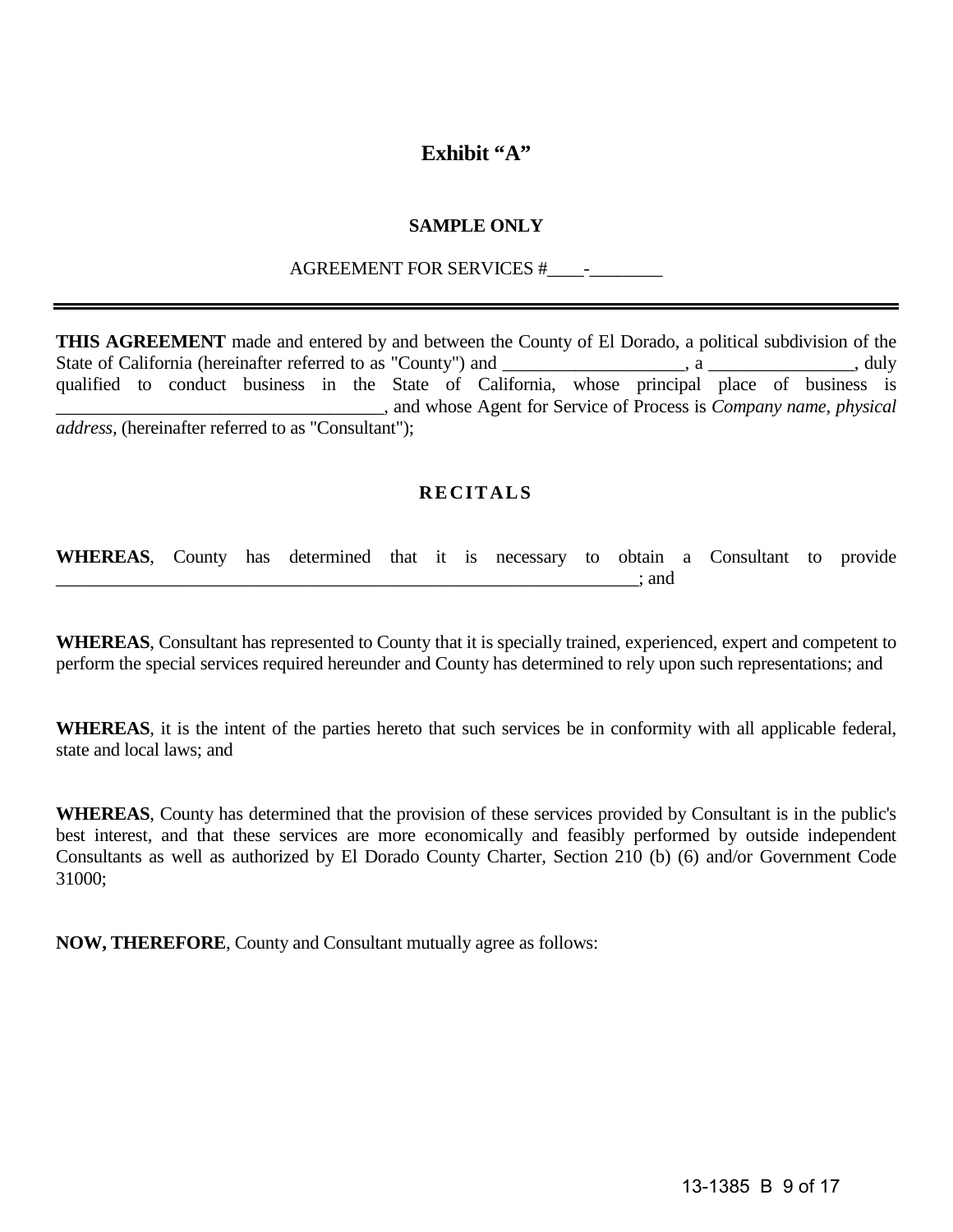#### **ARTICLE I**

**Scope of Services:** Consultant agrees to furnish the personnel and equipment necessary to provide

\_\_\_\_\_\_\_\_\_\_\_\_\_\_\_\_\_\_\_\_\_\_\_\_\_\_\_\_\_\_\_\_\_\_\_\_\_\_\_\_\_\_\_\_\_\_\_\_\_\_\_\_\_\_\_\_\_\_\_.

\_\_\_\_\_\_\_\_\_\_\_\_\_\_\_\_\_\_\_\_\_\_\_\_\_\_\_\_\_\_\_\_\_\_\_\_\_\_\_\_\_\_\_\_\_\_\_\_\_\_\_\_\_\_\_\_\_\_\_\_\_\_\_\_\_\_\_\_\_\_\_\_\_\_\_\_\_\_\_\_\_\_\_\_\_\_\_\_\_\_\_\_

#### **ARTICLE II**

**Term:** This Agreement shall become effective upon final execution by both parties hereto and shall expire

#### **ARTICLE III**

\_\_\_\_\_\_\_\_\_\_\_\_\_\_\_\_.

**Compensation for Services:** For services provided herein, County agrees to pay Consultant monthly in arrears and within thirty (30) days following the County's receipt and approval of itemized invoice(s) identifying services rendered. For the purposes of this Agreement, the billing rate shall be \_\_\_\_\_\_\_\_\_\_\_\_\_\_\_\_\_\_\_\_\_\_\_\_\_\_\_\_\_\_\_\_\_\_\_\_\_\_\_\_\_\_\_\_\_\_\_\_\_\_. The total amount of this Agreement shall not exceed the contract of the contract of the contract of the contract of the contract of the contract of the contract of the contract of the contract of the contract of the contract of the contract of the contract of the con

#### **ARTICLE IV**

**Changes to Agreement:** This Agreement may be amended by mutual consent of the parties hereto. Said amendments shall become effective only when in writing and fully executed by duly authorized officers of the parties hereto.

#### **ARTICLE V**

**Consultant to County:** It is understood that the services provided under this Agreement shall be prepared in and with cooperation from County and its staff. It is further agreed that in all matters pertaining to this Agreement, Consultant shall act as Consultant only to County and shall not act as Consultant to any other individual or entity affected by this Agreement nor provide information in any manner to any party outside of this Agreement that would conflict with Consultant's responsibilities to County during term hereof.

#### **ARTICLE VI**

**Assignment and Delegation:** Consultant is engaged by County for its unique qualifications and skills as well as those of its personnel. Consultant shall not subcontract, delegate or assign services to be provided, in whole or in part, to any other person or entity without prior written consent of County.

#### **ARTICLE VII**

**Independent Consultant/Liability:** Consultant is, and shall be at all times, deemed independent and shall be wholly responsible for the manner in which it performs services required by terms of this Agreement. Consultant exclusively assumes responsibility for acts of its employees, associates, and subConsultants, if any are authorized herein, as they relate to services to be provided under this Agreement during the course and scope of their employment.

Consultant shall be responsible for performing the work under this Agreement in a safe, professional, skillful and workmanlike manner and shall be liable for its own negligence and negligent acts of its employees. County shall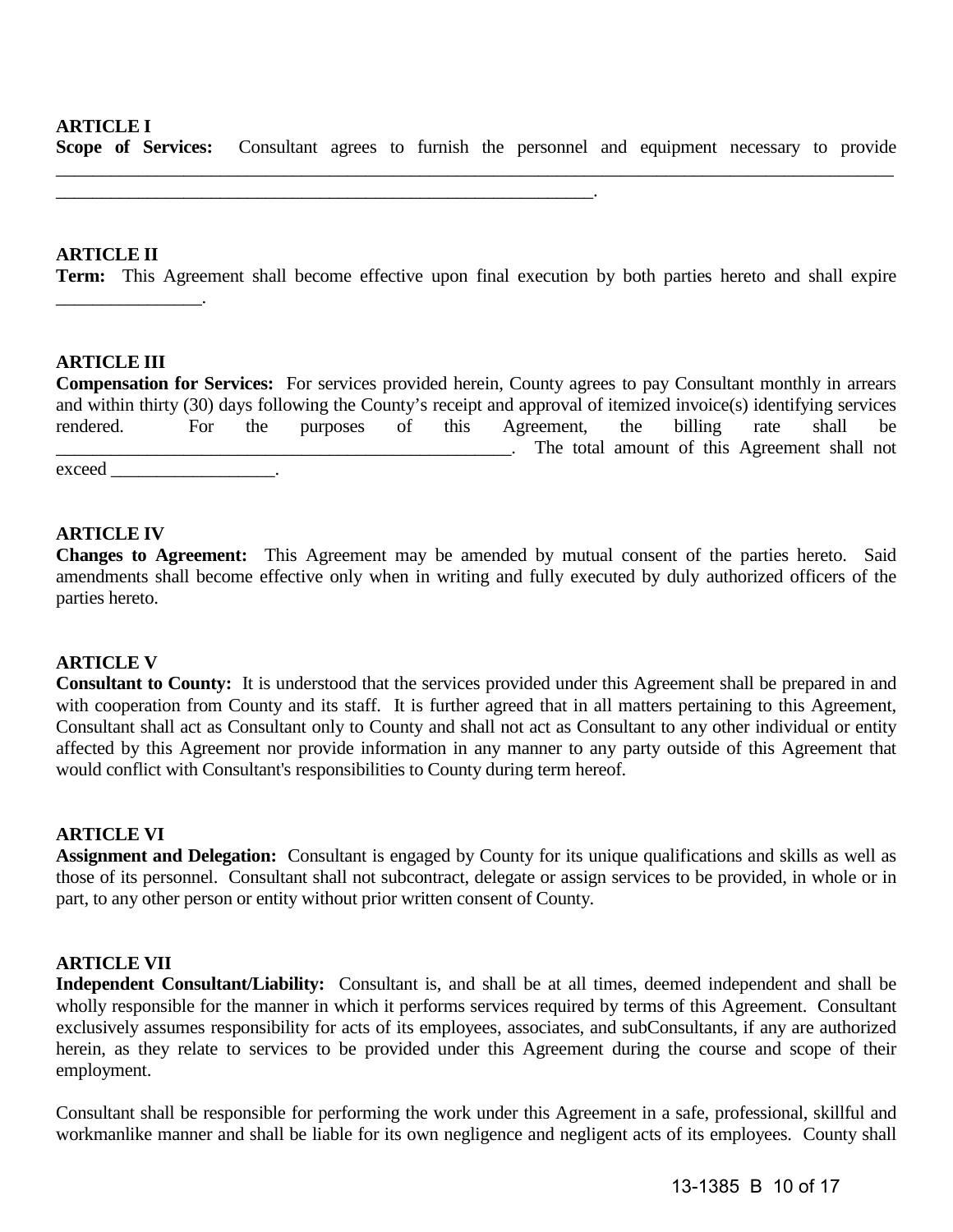have no right of control over the manner in which work is to be done and shall, therefore, not be charged with responsibility of preventing risk to Consultant or its employees.

# **ARTICLE VIII**

**Fiscal Considerations:** The parties to this Agreement recognize and acknowledge that County is a political subdivision of the State of California. As such, El Dorado County is subject to the provisions of Article XVI, Section 18 of the California Constitution and other similar fiscal and procurement laws and regulations and may not expend funds for products, equipment or services not budgeted in a given fiscal year. It is further understood that in the normal course of County business, County will adopt a proposed budget prior to a given fiscal year, but that the final adoption of a budget does not occur until after the beginning of the fiscal year.

Notwithstanding any other provision of this Agreement to the contrary, County shall give notice of cancellation of this Agreement in the event of adoption of a proposed budget that does not provide for funds for the services, products or equipment subject herein. Such notice shall become effective upon the adoption of a final budget which does not provide funding for this Agreement. Upon the effective date of such notice, this Agreement shall be automatically terminated and County released from any further liability hereunder.

In addition to the above, should the Board of Supervisors during the course of a given year for financial reasons reduce, or order a reduction, in the budget for any County department for which services were contracted to be performed, pursuant to this paragraph in the sole discretion of the County, this Agreement may be deemed to be canceled in its entirety subject to payment for services performed prior to cancellation.

#### **ARTICLE IX Default, Termination, and Cancellation:**

A. Default: Upon the occurrence of any default of the provisions of this Agreement, a party shall give written notice of said default to the party in default (notice). If the party in default does not cure the default within ten (10) days of the date of notice (time to cure), then such party shall be in default. The time to cure may be extended at the discretion of the party giving notice. Any extension of time to cure must be in writing, prepared by the party in default for signature by the party giving notice and must specify the reason(s) for the extension and the date on which the extension of time to cure expires.

Notice given under this section shall specify the alleged default and the applicable Agreement provision and shall demand that the party in default perform the provisions of this Agreement within the applicable period of time. No such notice shall be deemed a termination of this Agreement unless the party giving notice so elects in this notice, or the party giving notice so elects in a subsequent written notice after the time to cure has expired. In the event of termination for default, County reserves the right to take over and complete the work by contract or by any other means.

- B. Bankruptcy: This Agreement, at the option of the County, shall be terminable in the case of bankruptcy, voluntary or involuntary, or insolvency of Consultant.
- C. Ceasing Performance: County may terminate this Agreement in the event Consultant ceases to operate as a business, or otherwise becomes unable to substantially perform any term or condition of this Agreement.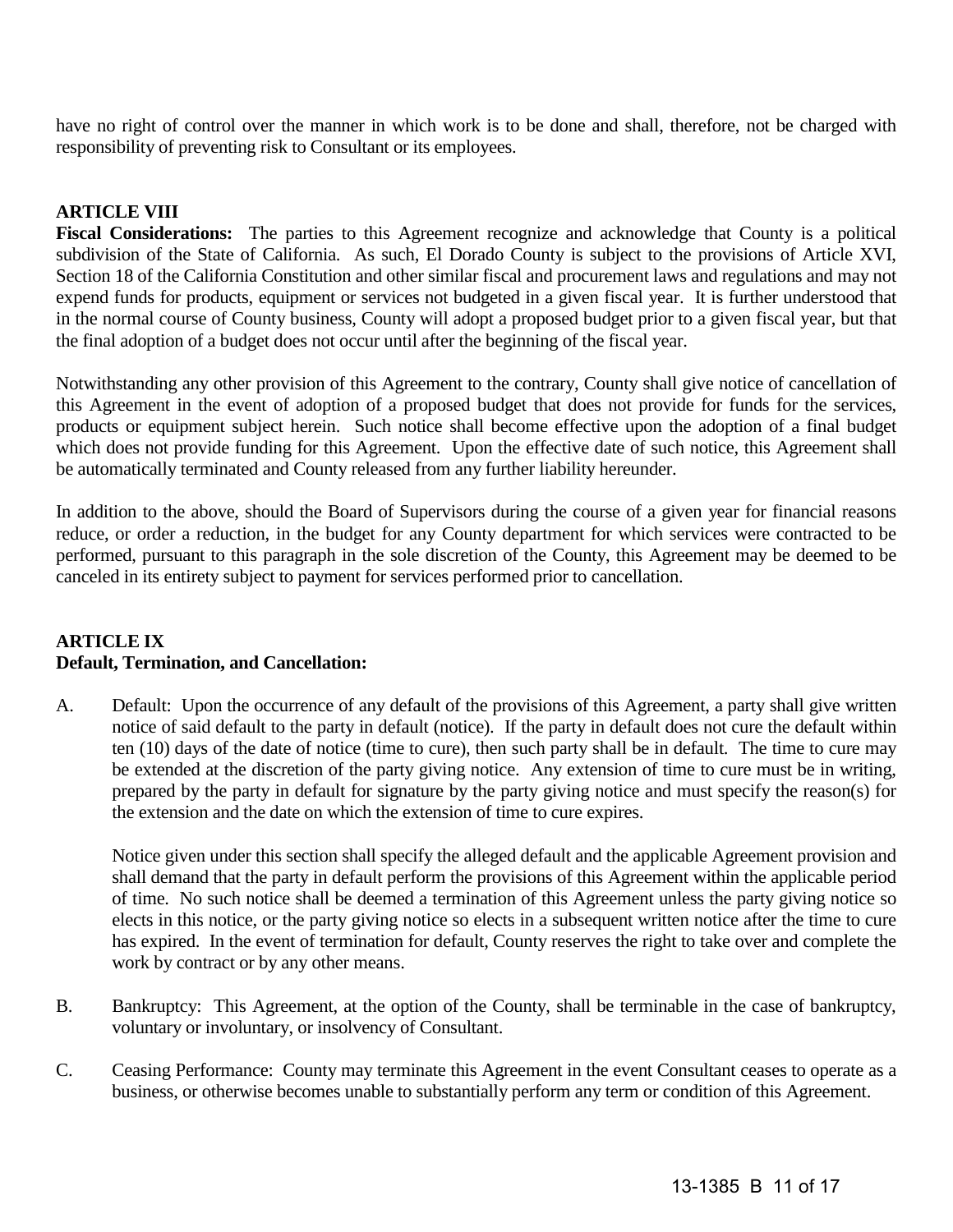D. Termination or Cancellation without Cause: County may terminate this Agreement in whole or in part upon seven (7) calendar days written notice by County without cause. If such prior termination is effected, County will pay for satisfactory services rendered prior to the effective dates as set forth in the Notice of Termination provided to Consultant, and for such other services, which County may agree to in writing as necessary for contract resolution. In no event, however, shall County be obligated to pay more than the total amount of the contract. Upon receipt of a Notice of Termination, Consultant shall promptly discontinue all services affected, as of the effective date of termination set forth in such Notice of Termination, unless the notice directs otherwise.

# **ARTICLE X**

**Notice to Parties:** All notices to be given by the parties hereto shall be in writing and served by depositing same in the United States Post Office, postage prepaid and return receipt requested. Notices to County shall be addressed as follows:

COUNTY OF EL DORADO (Department Name) (Address) (City, State, Zip) ATTN: (Name), (Title)

or to such other location as the County directs.

with a carbon copy to

COUNTY OF EL DORADO Chief Administrative Office Procurement and Contracts Division 360 Fair Lane Placerville, CA 95667 ATTN: Terri Daly, Purchasing Agent

Notices to Consultant shall be addressed as follows:

(COMPANY NAME) (Address) (City, State, Zip) ATTN: (Name), (Title)

or to such other location as the Consultant directs.

# **ARTICLE XI**

**Change of Address:** In the event of a change in address for Contractor's principal place of business, Contractor's Agent for Service of Process, or Notices to Contractor, Contractor shall notify County in writing pursuant to the provisions contained in this Agreement under the Article titled "Notice to Parties". Said notice shall become part of this Agreement upon acknowledgment in writing by the County Contract Administrator, and no further amendment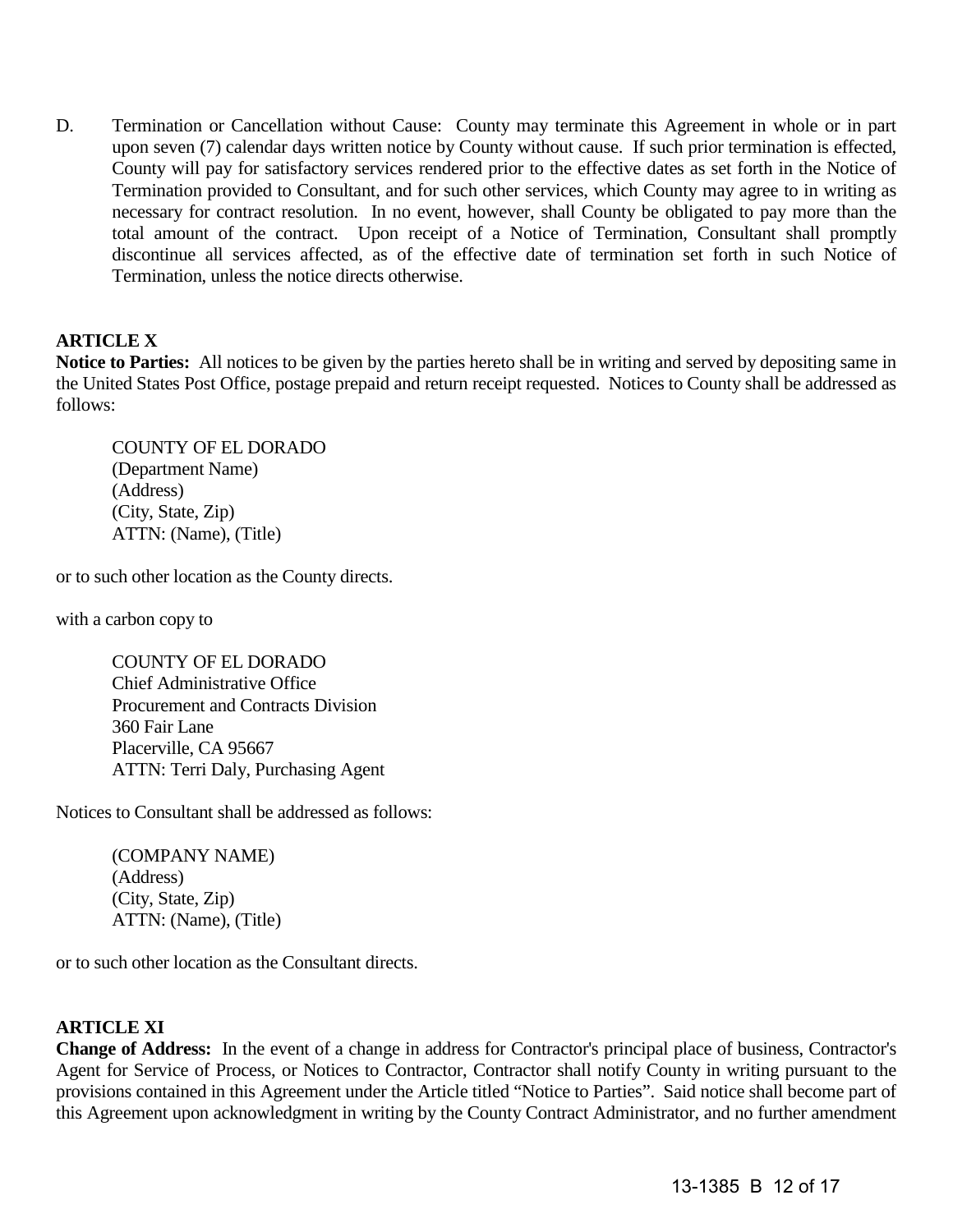of the Agreement shall be necessary provided that such change of address does not conflict with any other provisions of this Agreement.

# **ARTICLE XII**

**Indemnity:** The Consultant shall defend, indemnify, and hold the County harmless against and from any and all claims, suits, losses, damages and liability for damages of every name, kind and description, including attorneys fees and costs incurred, brought for, or on account of, injuries to or death of any person, including but not limited to workers, County employees, and the public, or damage to property, or any economic or consequential losses, which are claimed to or in any way arise out of or are connected with the Consultant's services, operations, or performance hereunder, regardless of the existence or degree of fault or negligence on the part of the County, the Consultant, subConsultant(s) and employee(s) of any of these, except for the sole, or active negligence of the County, its officers and employees, or as expressly prescribed by statute. This duty of Consultant to indemnify and save County harmless includes the duties to defend set forth in California Civil Code Section 2778.

# **ARTICLE XIII**

**Insurance:** Consultant shall provide proof of a policy of insurance satisfactory to the County of El Dorado Risk Manager and documentation evidencing that Consultant maintains insurance that meets the following requirements:

- A. Full Worker's Compensation and Employer's Liability Insurance covering all employees of Consultant as required by law in the State of California.
- B. Commercial General Liability Insurance of not less than \$1,000,000.00 combined single limit per occurrence for bodily injury and property damage and a \$2,000,000.00 aggregate limit.
- C. Automobile Liability Insurance of not less than \$1,000,000.00 is required in the event motor vehicles are used by the Consultant in the performance of the Agreement.
- D. In the event Consultant is a licensed professional or professional consultant, and is performing professional services under this Agreement, professional liability is required with a limit of liability of not less than \$1,000,000.00 per occurrence.
- E. Consultant shall furnish a certificate of insurance satisfactory to the County of El Dorado Risk Manager as evidence that the insurance required above is being maintained.
- F. The insurance will be issued by an insurance company acceptable to Risk Management, or be provided through partial or total self-insurance likewise acceptable to Risk Management.
- G. Consultant agrees that the insurance required above shall be in effect at all times during the term of this Agreement. In the event said insurance coverage expires at any time or times during the term of this Agreement, Consultant agrees to provide at least thirty (30) days prior to said expiration date, a new certificate of insurance evidencing insurance coverage as provided for herein for not less than the remainder of term of the Agreement, or for a period of not less than one (1) year. New certificates of insurance are subject to the approval of Risk Management and Consultant agrees that no work or services shall be performed prior to the giving of such approval. In the event the Consultant fails to keep in effect at all times insurance coverage as herein provided, County may, in addition to any other remedies it may have, terminate this Agreement upon the occurrence of such event.
- H. The certificate of insurance must include the following provisions stating that:
	- 1. The insurer will not cancel the insured's coverage without prior written notice to County, and;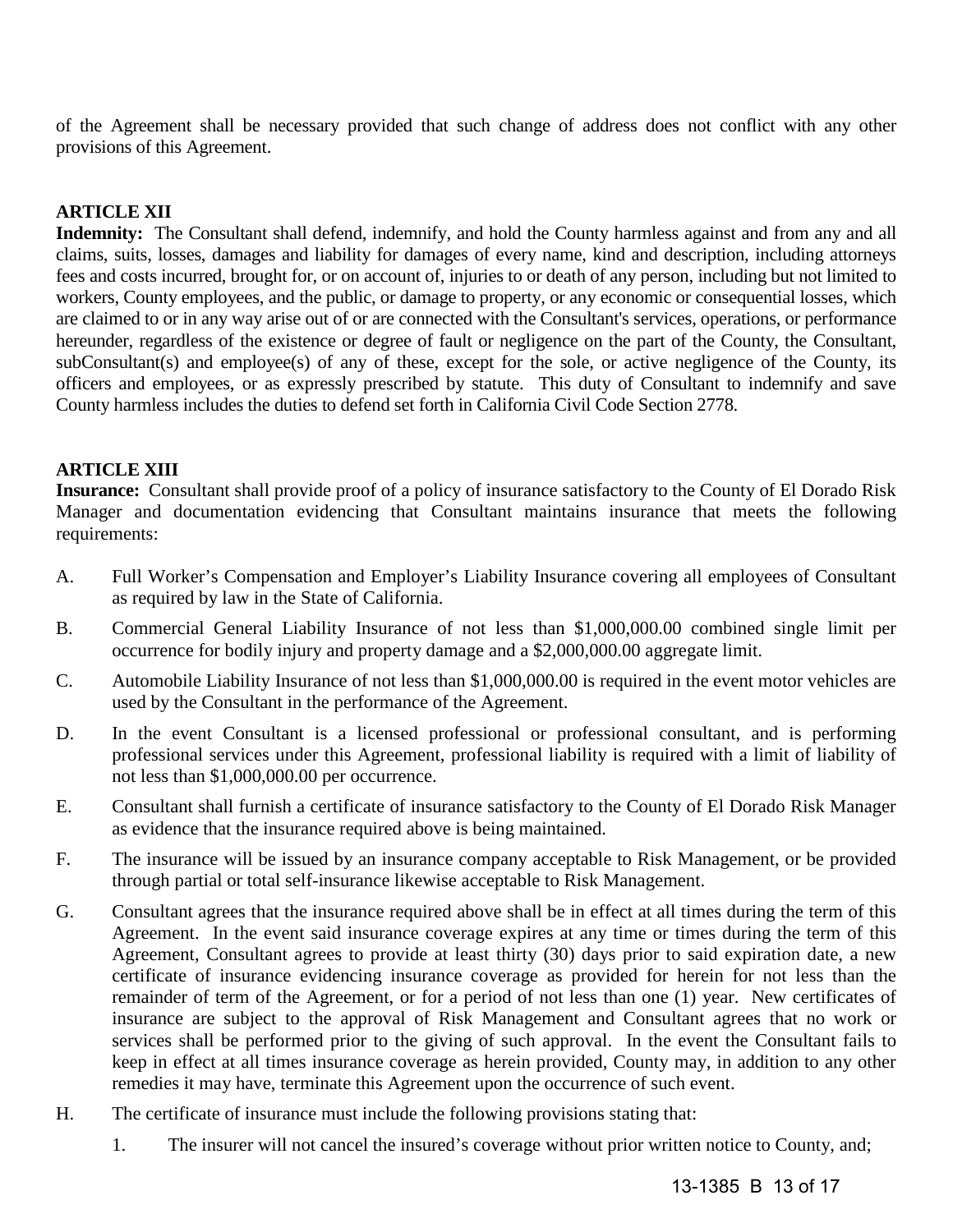- 2. The County of El Dorado, its officers, officials, employees and volunteers are included as additional insured on an additional insured endorsement, but only insofar as the operations under this Agreement are concerned. This provision shall apply to the general liability policy.
- I. The Consultant's insurance coverage shall be primary insurance as respects the County, its officers, officials, employees and volunteers. Any insurance or self-insurance maintained by the County, its officers, officials, employees or volunteers shall be in excess of the Consultant's insurance and shall not contribute with it.
- J. Any deductibles or self-insured retentions must be declared to and approved by the County, either: the insurer shall reduce or eliminate such deductibles or self-insured retentions as respects the County, its officers, officials, employees and volunteers; or the Consultant shall procure a bond guaranteeing payment of losses and related investigations, claim administration and defense expenses.
- K. Any failure to comply with the reporting provisions of the policies shall not affect coverage provided to the County, its officers, officials, employees or volunteers.
- L. The insurance companies shall have no recourse against the County of El Dorado, its officers and employees or any of them for payment of any premiums or assessments under any policy issued by any insurance company.
- M. Consultant's obligations shall not be limited by the foregoing insurance requirements and shall survive expiration of this Agreement.
- N. In the event Consultant cannot provide an occurrence policy, Consultant shall provide insurance covering claims made as a result of performance of this Agreement for not less than three (3) years following completion of performance of this Agreement.
- O. Certificate of insurance shall meet such additional standards as may be determined by the contracting County Department either independently or in consultation with Risk Management, as essential for protection of the County.

# **ARTICLE XIV**

**Interest of Public Official:** No official or employee of County who exercises any functions or responsibilities in review or approval of services to be provided by Consultant under this Agreement shall participate in or attempt to influence any decision relating to this Agreement which affects personal interest or interest of any corporation, partnership, or association in which he/she is directly or indirectly interested; nor shall any such official or employee of County have any interest, direct or indirect, in this Agreement or the proceeds thereof.

# **ARTICLE XV**

**Interest of Consultant:** Consultant covenants that Consultant presently has no personal interest or financial interest, and shall not acquire same in any manner or degree in either: 1) any other contract connected with or directly affected by the services to be performed by this Agreement; or, 2) any other entities connected with or directly affected by the services to be performed by this Agreement. Consultant further covenants that in the performance of this Agreement no person having any such interest shall be employed by Consultant.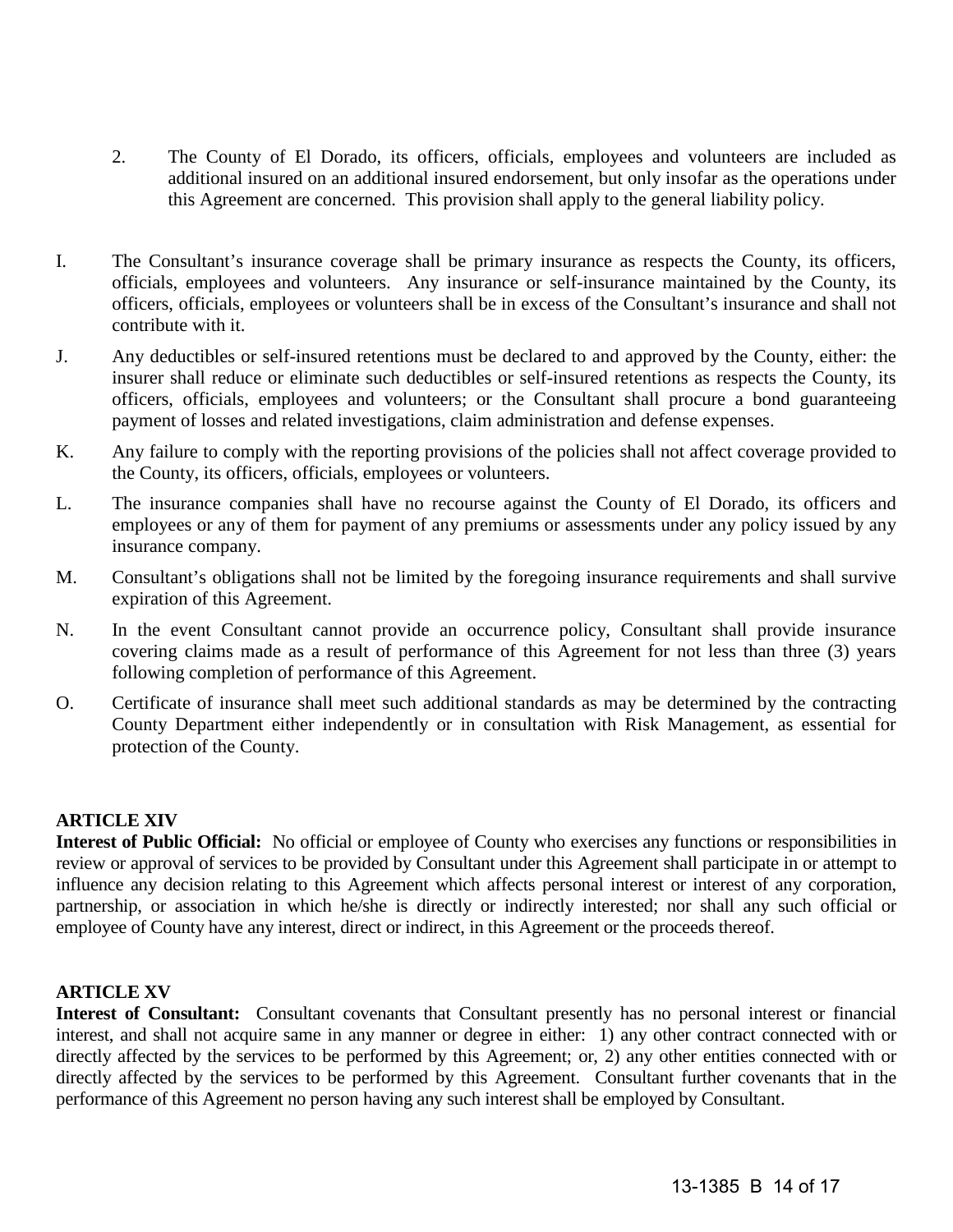# **ARTICLE XVI**

**Conflict of Interest:** The parties to this Agreement have read and are aware of the provisions of Government Code Section 1090 et seq. and Section 87100 relating to conflict of interest of public officers and employees. Consultant attests that it has no current business or financial relationship with any County employee(s) that would constitute a conflict of interest with provision of services under this contract and will not enter into any such business or financial relationship with any such employee(s) during the term of this Agreement. County represents that it is unaware of any financial or economic interest of any public officer of employee of Consultant relating to this Agreement. It is further understood and agreed that if such a financial interest does exist at the inception of this Agreement either party may immediately terminate this Agreement by giving written notice as detailed in the Article in the Agreement titled, "Default, Termination and Cancellation".

## **ARTICLE XVII**

**California Residency (Form 590):** If Consultant is a California resident, Consultant must file a State of California Form 590, certifying its California residency or, in the case of a corporation, certifying that it has a permanent place of business in California. The Consultant will be required to submit a Form 590 prior to execution of an Agreement <u>or</u> County shall withhold seven (7) percent of each payment made to the Consultant during term of the Agreement. This requirement applies to any agreement/contract exceeding \$1,500.00.

## **ARTICLE XVIII**

**Nonresident Withholding**: If Consultant is not a California resident, Consultant shall provide documentation that the State of California has granted a withholding exemption or authorized reduced withholding prior to execution of this Agreement or County shall withhold seven (7%) percent of each payment made to the Consultant during term of the Agreement as required by law. This requirement applies to any agreement/contract exceeding \$1,500.00. Consultant shall indemnify and hold the County harmless for any action taken by the California Franchise Tax Board.

## **ARTICLE XIX**

**Taxpayer Identification Number (Form W-9):** All independent Consultants or corporations providing services to the County must file a Department of the Treasury Internal Revenue Service Form W-9, certifying their Taxpayer Identification Number.

## **ARTICLE XX**

**County Business License:** It is unlawful for any person to furnish supplies or services, or transact any kind of business in the unincorporated territory of El Dorado County without possessing a County business license unless exempt under County Code Section 5.08.070.

## **ARTICLE XXI**

Administrator: The County Officer or employee with responsibility for administering this Agreement is (name), (title), (department), or successor.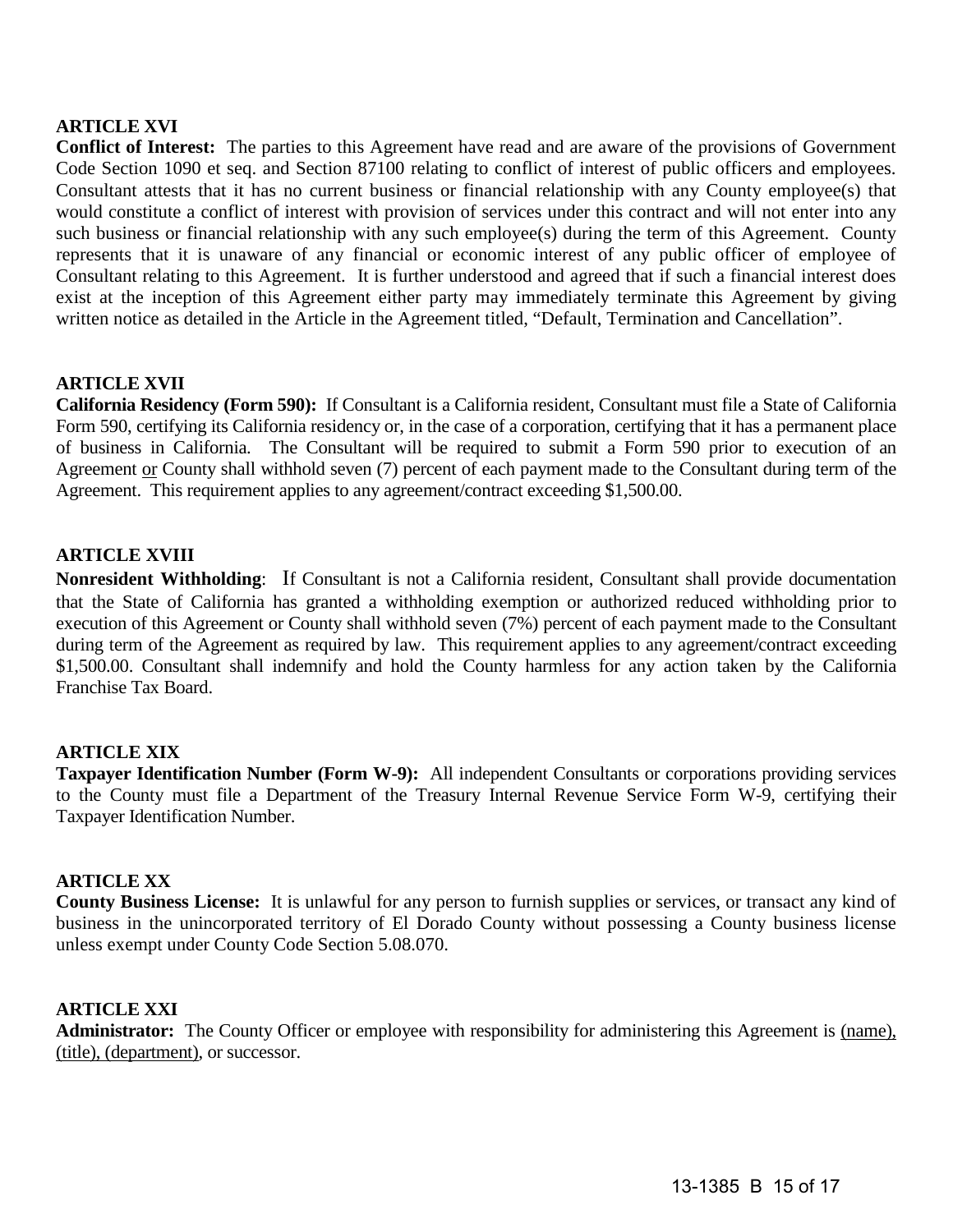# **ARTICLE XXII**

**Authorized Signatures:** The parties to this Agreement represent that the undersigned individuals executing this Agreement on their respective behalf are fully authorized to do so by law or other appropriate instrument and to bind upon said parties to the obligations set forth herein.

## **ARTICLE XXIII**

**Partial Invalidity:** If any provision of this Agreement is held by a court of competent jurisdiction to be invalid, void or unenforceable, the remaining provisions will continue in full force and effect without being impaired or invalidated in any way.

## **ARTICLE XXIV**

**Venue:** Any dispute resolution action arising out of this Agreement, including, but not limited to, litigation, mediation, or arbitration, shall be brought in El Dorado County, California, and shall be resolved in accordance with the laws of the State of California.

## **ARTICLE XXV**

**No Third Party Beneficiaries:** Nothing in this Agreement is intended, nor will be deemed, to confer rights or remedies upon any person or legal entity not a party to this agreement.

#### **ARTICLE XXVI**

**Entire Agreement:** This document and the documents referred to herein or exhibits hereto are the entire Agreement between the parties and they incorporate or supersede all prior written or oral Agreements or understandings.

## **Requesting Contract Administrator Concurrence:**

By: Dated:

Name Title Department

## **Requesting Department Head Concurrence:**

By: Dated:

Name **Title** Department

13-1385 B 16 of 17